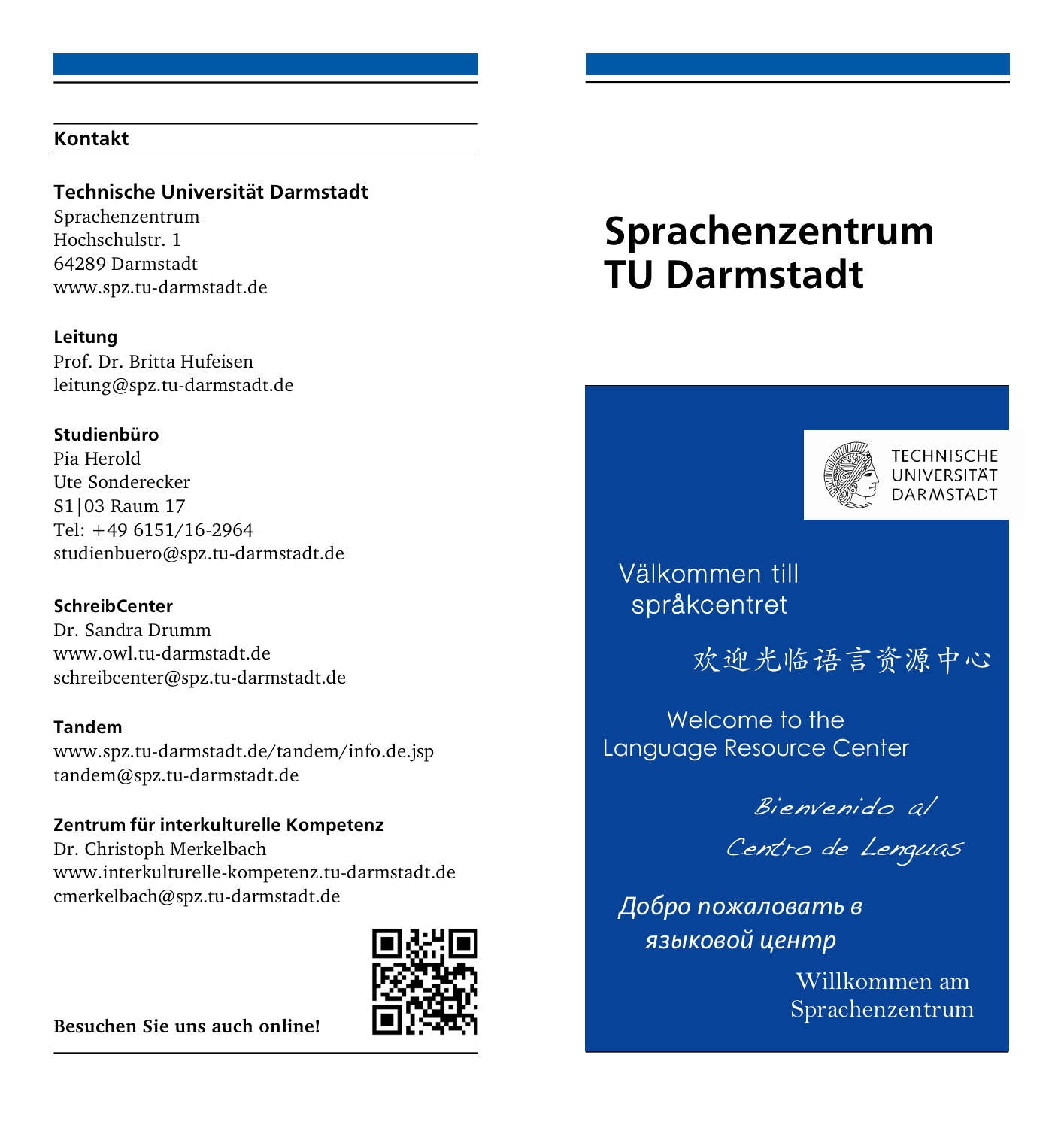#### Was ist das Sprachenzentrum?

Das Sprachenzentrum ist eine zentrale Einrichtung an der TU Darmstadt, die neben Sprachenkursen auch weitere Dienstleistungen für Studierende und MitarbeiterInnen der TU Darmstadt anbietet.

Die Kurse sind in Studiengängen eingebunden oder können freiwillig zum Erwerb einer Zusatzqualifikation besucht werden. Wir sind für UNIcert® akkreditiert und bieten Sprachenprüfungen (z.B. TOEIC) an, die für einen Auslandsaufenthalt an einer Partneruniversität oder ein Praktikum benötigt werden.

#### Das Kursangebot des Sprachenzentrums

Zurzeit bieten wir Sprachenkurse für folgende Sprachen auf unterschiedlichen Niveaustufen an:

- Chinesisch
- Dänisch • Deutsch als
- Italienisch
- 
- Fremdsprache Latein
- Englisch
- Finnisch
- Japanisch

• Französisch

- 
- Niederländisch
- Norwegisch
- Polnisch
- Portugiesisch
- Russisch
- Schwedisch
- Spanisch
- Türkisch

#### Weitere Einrichtungen und Projekte

Das **SchreibCenter** bietet individuelle Schreibberatung, Kurse und Workshops zur Unterstützung beim Verfassen eigener wissenschaftlicher Texte.

Das **Zentrum für Interkulturelle Kompetenz** organisiert interkulturelle Trainingskurse, **Tandems** und das **Sprachencafé**. Hier treffen sich Studenten zum gemeinsamen Lernen von Sprachen in gemütlicher Atmosphäre.

Alle Termine und Angebote sind auch online zu finden! *www.spz.tu-darmstadt.de*

#### ¿Qué es el Centro de Lenguas?

El Centro de Lenguas es una institución central de la Universidad Técnica de Darmstadt que, además de ofrecer cursos de lenguas, ofrece igualmente diversos servicios para estudiantes y empleados de la Universidad. Los cursos están integrados a la carrera universitaria, o pueden ser tomados como una materia optativa de formación suplementaria. Contamos con la acreditación para el UNIcert® y brindamos la oportunidad de presentar exámenes de lengua (por ejemplo el TOEIC) necesarios para los estudios en alguna universidad asociada a la TUD o para llevar a cabo prácticas en el extranjero.

#### La oferta de cursos del Centro de Lenguas

Accuanneme oncee<br>siguientes lenguas: Actualmente ofrecemos cursos en distintos niveles de las

> • Italiano • Japonés • Latín • Holandés • Noruego

• Polaco • Portugués  $\bullet$  R<sub>1150</sub> • Sueco • Español • Turco

- Willkommen am Sprachenzentrum Francés • Chino
- Danés
- Alemán como
- lengua extranjera
- Inglés
- Finlandés
- 
- 

#### Otras organizaciones y proyectos

El **Centro de Redacción** ofrece asesorías individuales para la escritura de textos, cursos y seminarios en bloque (workshops) para el apoyo personalizado en la redacción de textos según las exigencias universitarias.

El **Centro para la Competencia Intercultural** organiza entrenamientos interculturales, cursos individuales de intercambio (**Tándem**) y el **Sprachencafé**, donde los estudiantes disponen de un ambiente acogedor para aprender y practicar idiomas juntos. Todos los datos, fechas y ofertas se encuentran también en línea: *www.spz.tu-darmstadt.de*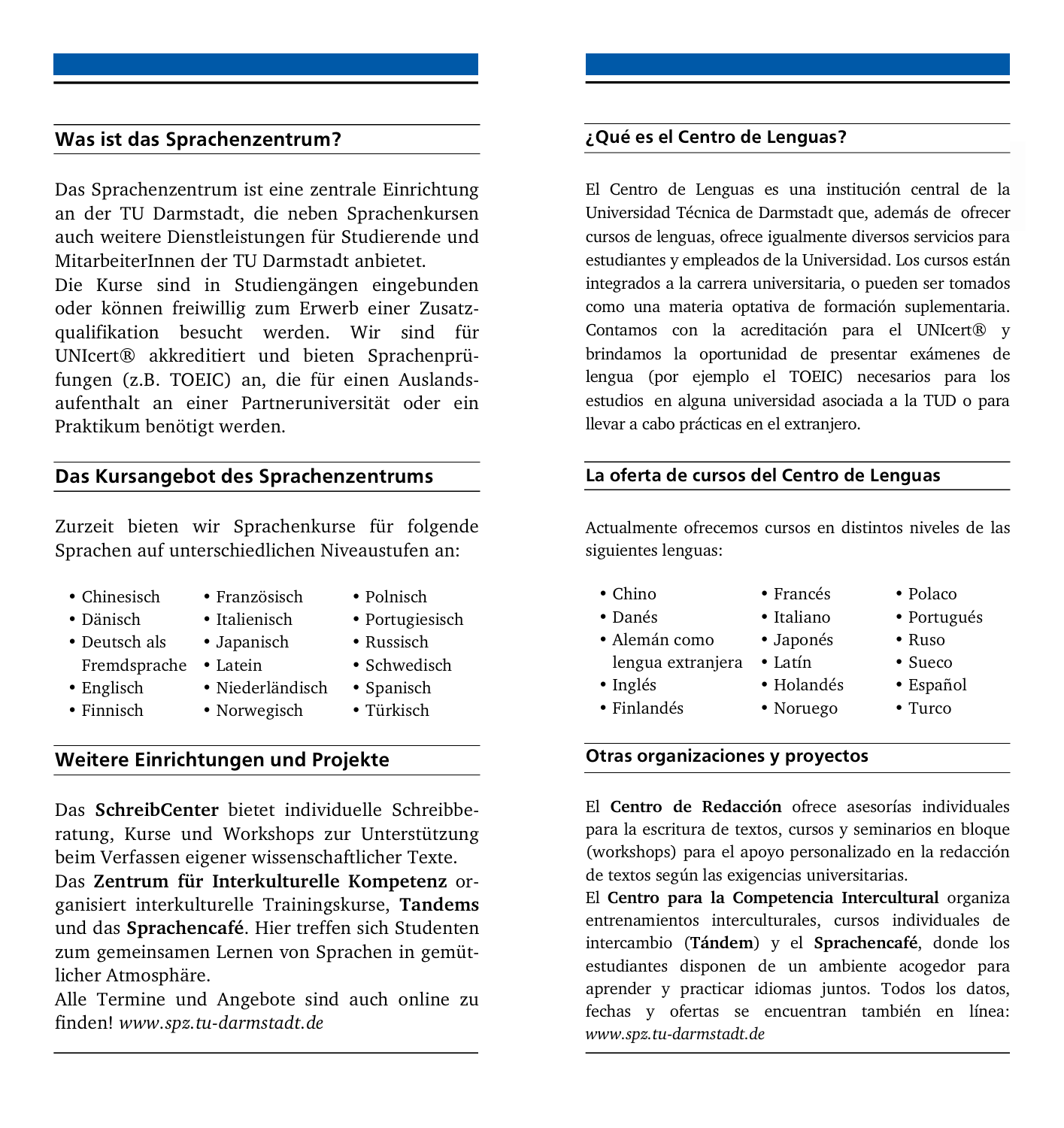#### 一丶什么是语言资源中心?

语言资源中心是达姆施塔特科技大学

(Technische Universität Darmstadt)的重要机构, 除了语言课程,它也提供学生及学校雇员多样的 服务项目。基本上,本中心的语言课程与学位课 程是相关的, 不过, 学习者若是为了增进本身的 额外能力, 也可以自由地参加语言课程。另外, 本中心也具有国际校际语言学习(UNIcert®)的认 证, 提供诸如TOEIC语言考试机会。学生可借此 机会获得语言证明, 以供赴海外姐妹校学习或海 外实习所需。

### 二丶语言资源中心提供的外语学习项目:

目前我们提供不同程度的外语课程:

- 汉语
- 丹麦语
- 对外德语
- 英语
- •芬兰语
- 挪威语
- $\bullet$   $\Box$  $\bullet$   $\hbar$  T 语

• 法语 • 意大利语

• 波兰语 • 葡萄牙语 •俄语 • 瑞典语 • 西班牙语

- 荷兰语
- 土耳其语

#### 三、其他机构与项目:

写作中心(SchreibCenter)提供个性化的写作建 议、课程以及专题讨论会,以便协助学生撰写学 术文章。

跨文化能力中心(Zentrum für Interkulturelle

Kompetenz)则负责筹划跨文化能力的训练课程、 外语学习协力车计划和语言咖啡馆。学生可以在 这里聚会, 在舒适的环境中一起学习外语。 所有服务项目与计划详见 *www.spz.tu-darmstadt.de*

#### What is the Language Resource Center?

The Language Resource Center is a centralized institution of the TU Darmstadt that provides not only language courses but other services for students and staff of the TU Darmstadt.

Courses are integrated into degree programs or can be taken optionally as a supplemental qualification. We are accredited by the UNIcert® program and also provide language examinations (e.g. TOEIC) which are required for study programs abroad at a partner university or for an internship.

#### Courses at the Language Learning Center

we currently oner c<br>following languages: We currently offer courses at various levels in the

> • French • Italian

- $\mathbb{R}^n$ • Chinese
- Cinnese<br>• Danish
- German as a
- Foreign Language Latin
- English
- Finnish

#### Other Services and Projects

The **SchreibCenter** provides one-on-one help with writing, plus courses and workshops to give students support with the writing of academic texts.

The **Center for Intercultural Competence (ZIKK)** organizes intercultural training courses, a **Tandem program** and the **Language Café**. This weekly gathering is for students wishing to practice their foreign language in a pleasant environment.

You can find dates and other services online at: *www.spz.tu-darmstadt.de*

- Dutch
- 
- 
- Japanese
	- -
- Spanish • Turkish

• Polish • Portuguese

- Norwegian
- Russian • Swedish
-